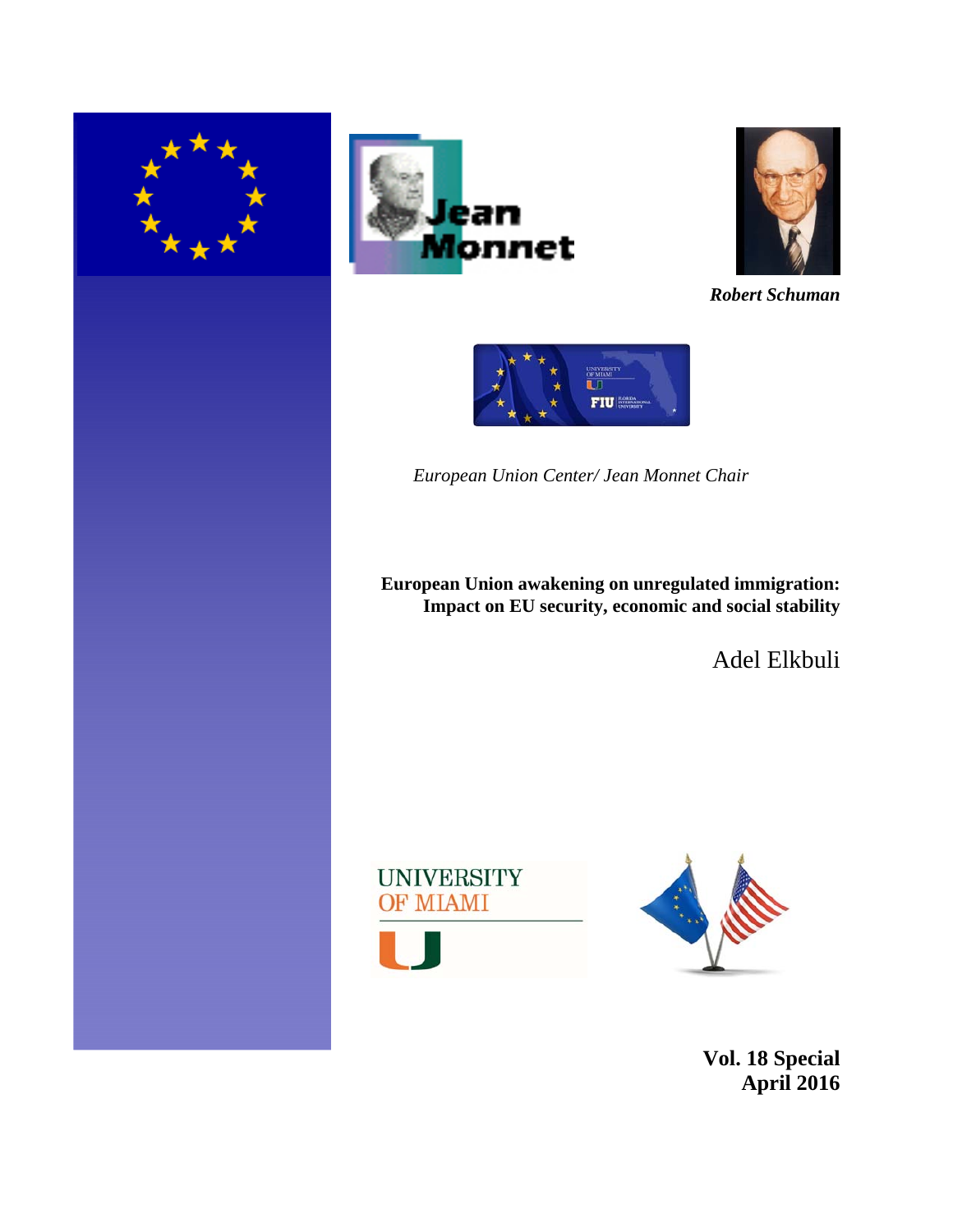### **Published with the support of the European Commission**

#### **The Jean Monnet/ Robert Schuman Paper Series**

The Jean Monnet/ Robert Schuman Paper Series is produced by the Jean Monnet Chair and the European Union Center of the University of Miami.

These monographic papers analyze ongoing developments within the European Union as well as recent trends, which influence the EU's relationship with the rest of the world. Broad themes include, but are not limited to:

- $\triangleright$  The collapse of the Constitution and its rescue by the Lisbon Treaty
- $\triangleright$  The Euro zone crisis
- $\triangleright$  Immigration and cultural challenges
- $\triangleright$  Security threats and responses
- $\triangleright$  The EU's neighbor policy
- $\triangleright$  The EU and Latin America
- $\triangleright$  The EU as a model and reference in the world
- $\triangleright$  Relations with the United States

These topics form part of the pressing agenda of the EU and represent the multifaceted and complex nature of the European integration process. These papers also seek to highlight the internal and external dynamics, which influence the workings of the EU and its relationship with the rest the world.

#### *European Union Center Jean Monnet Chair Staff*

| University of Miami            | <b>Joaquín Roy</b> (Director)                                                  |
|--------------------------------|--------------------------------------------------------------------------------|
| 2300 Campo Sano Building, 220C | <b>Beverly Barrett</b> (Associate Editor)                                      |
| Coral Gables, FL 33124-2231    | <b>Melanie Goergmaier</b> (Assistant Editor)                                   |
| Phone: 305-284-3266            | Maxime Larivé (Research Associate)                                             |
| Fax: (305) 284 4406            | María Lorca (Research Associate)                                               |
| Web: www.miami.edu/eucenter    | <b>Florida International University</b><br><b>Markus Thiel (Director, FIU)</b> |

#### *International Jean Monnet Editorial Advisors:*

**Philippe de Lombaerde**, UNU/CRIS, Brugge, Belgium **Michelle Egan,** American University **Kurt Hübner**, University of British Columbia, Vancouver **Finn Laursen,** University of Southern Denmark **John McCormick,** Indiana University, Purdue **Félix Peña**, Universidad Nacional de Tres de Febrero, Buenos Aires, Argentina **Manuel Porto**, University of Coimbra, Portugal **Lorena Ruano**, CIDE, Mexico **Eric Tremolada**, Universidad del Externado de Colombia, Bogotá, Colombia **Roberto Domínguez**, Suffolk University, Boston **Francesc Granell**, University of Barcelona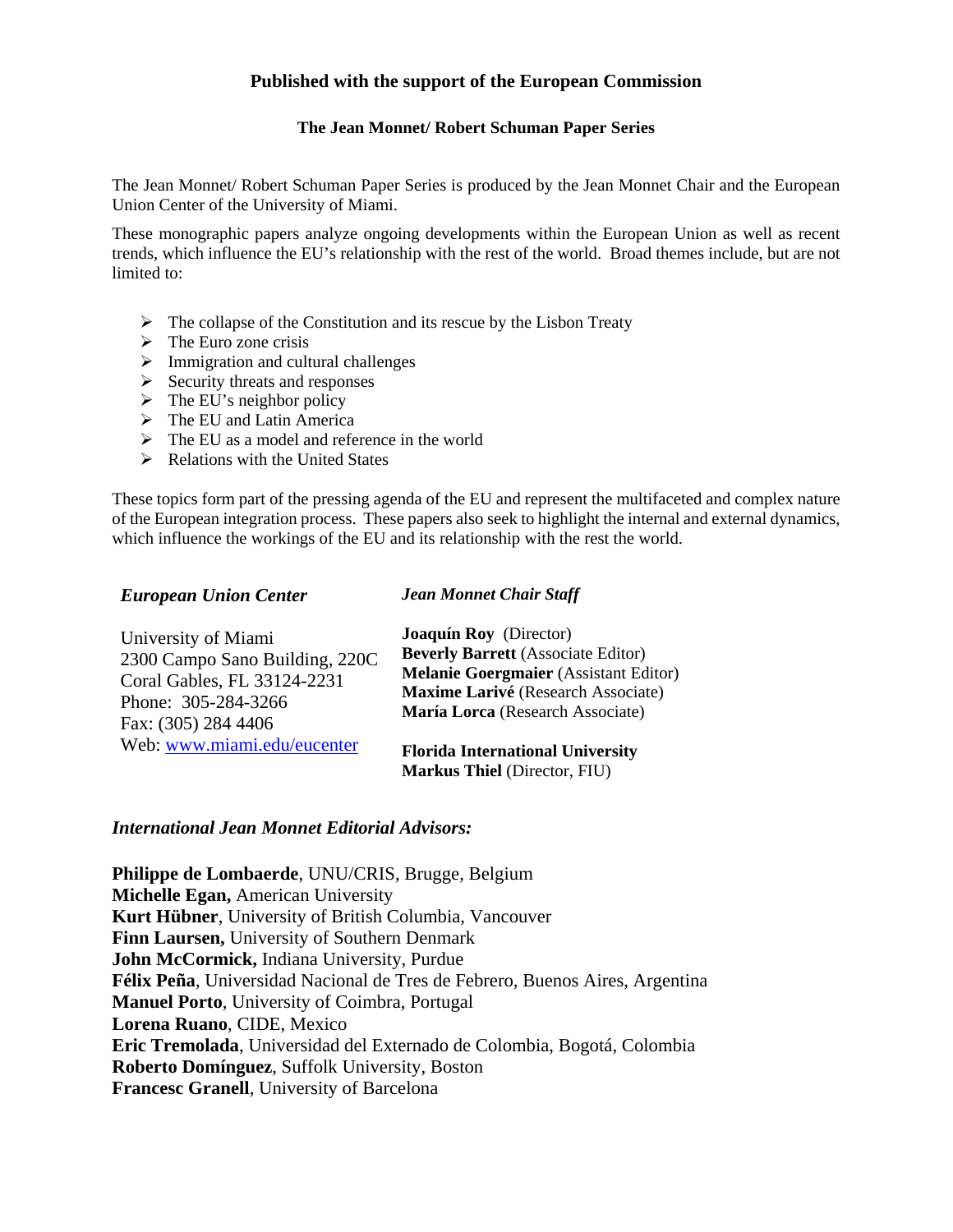# **Awakening of the European Union on unregulated immigration: Impact on EU security, economic and social stability**

## Adel Elkbuli

#### **Background**

Over the last few decades, Europe's history, culture and policies have been molded by the continuous flow of immigrants from different cultures. Intellectuals from many countries worldwide, particularly Africa and Asia have started new lives in Europe.<sup>1,2</sup> Large-scale immigration into Western Europe was more recent. From 1960 to 1973, the number of foreign workers in Western Europe doubled rising from 3% to 6% of the workforce. In Germany, the number of foreigners rose to 4 million between 1960 and 1985. Until 1997, the proportion of foreign-born residents in the EU remained low, ranging from 9% in Austria, Belgium and Germany, to under 2% in Spain.  $4,6$ 

EU countries continued to issue thousands of work permits each year, thus the foreign-born population has continued to grow, not at last because most countries still issue tens of thousands of residence permits each year for the purposes of family reunification. 6,8 Primary immigration into Europe was driven by labor needs, despite the fact that the majority of residence permits were issued for highly skilled jobs. 8,22

Other major factors contribute to the increasing number of immigrants in Europe: the forced migration of the Jews in the  $20<sup>th</sup>$  century and the population shifts in southeast Europe caused by the many wars that occurred in that region.<sup>2,6</sup> These go back as far as the Russian, Austro-Hungarian and Ottoman Empires. Most recently, the war in Iraq, the Arab Spring and the Syrian refugee crisis have caused major economic instability and unsafe living environments in the Middle East, which resulted in a large flow of immigration into EU countries. 8,22

#### **Immigration and EU Economy and Workforce**

It is challenging the EU to create sustainable and effective economic and immigration goals and policies because of the diversity of its members. The EU's position on immigration is ambiguous for the following reasons: 5,7 On the one hand, it is a heterogeneous mixture of communities with a high degree of social responsibility. As such, it continuously identifies new instruments for stimulating development for specific members and several of its regions.  $7,10$  On the other hand, it is simultaneously a collection of disparate economies with various degrees of economic development and various capacities for future growth. As such, there are many conceptual views about how to achieve important economic goals. <sup>10,12</sup>

In the backdrop of this economic and policy environment, there are several major threats to the stability of the EU social model and democratic societies. <sup>5,7</sup> One challenge is the ageing population. This is because of increased life expectancy and slowing population growth as a whole, particularly in regards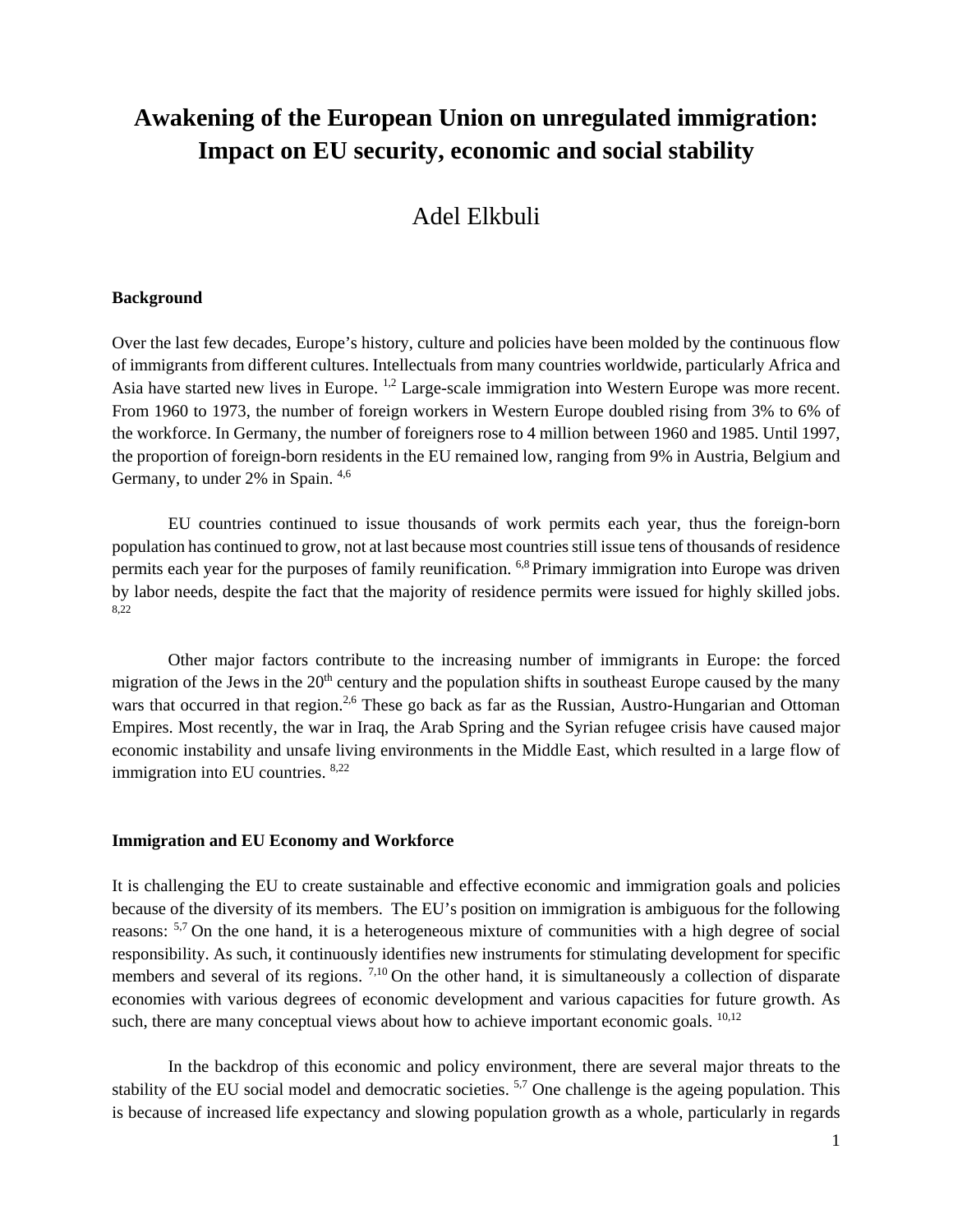to the working-age population.  $10,12$  According to Jckub Bijak's study on population and labor force projections for 27 European countries, estimates show a 10% labor force decline in 50-75% of the EU and more than a 30% decline in Eastern Europe by 2030. <sup>12,13</sup> Ageing and declining populations strongly influence labor markets, healthcare expenditures, economic and social security systems. <sup>13,17</sup>

Further destabilizing factors in the EU are illegal immigration, human trafficking and undeclared work. Many illegal immigrants end up working in Europe's shadow economy, which the Commission estimates accounts for 27.2% of GDP in Italy, 23% in Spain and 14.7% in France. <sup>14,35</sup> The numbers suggest that redesigning the asylum system with tight controls and consistency, coupled with careful selection of highly skilled migration candidates will tremendously reduce negative impacts of illegal immigration on the EU economy and social system.  $16,17$ 

Immigration affects the stability of the EU labor market. Many immigration studies in the EU suggest that neither regular nor non-regular foreign workers have begun to openly displace native workers. This is despite both the many immigration policies that have been implemented by the EU and the lack of stability and consistency in the labor market. This may be because regular foreign workers are found where the rate of unemployment is high, which is an indicator of high labor demand within these regions.  $17,19$ Alternatively, non-regular foreign workers appear to be far less competitive than native workers are. In the non-tradable services sector, it appears that they are taking jobs that would otherwise be unfilled. This result is not surprising, because a high number of the young unemployed have dropped out of secondary school. These workers do not have the same expectations as foreigners and therefore do not compete with them for the same kind of jobs.  $20,35$ 

Illegal immigration also has an impact on wage rates and businesses. The large influx of illegal immigrants benefits the macro economy of the EU, while simultaneously creating some significant adverse distributional implications. These are evident when flexible wage adjustment is assumed in the various labor markets. <sup>23,24</sup> Those household groups that experience a net decline in real, disposable income are the poor and middle-class illegal immigrants. Interestingly, however, agricultural households of all income classes are beneficiaries of immigration, as are households that are headed by skilled workers or by inactive individuals, such as seniors. 23,35

These results appear to be fairly sensitive only with respect to the elasticities of labor supply and demand. Conversely, they appear to be quite insensitive to the elasticities of substitution in import demand and export supply. The results also appear to be insensitive to the various parameters concerning the structure of the illegal labor market such as the amount of wage differential between illegals and domestic unskilled, as well as the amount that illegals remit abroad. <sup>19,20</sup> These latter results are interesting from a legalization perspective, because legalization of the illegal laborers would basically result in increases of their wages and hence an increase in the cost of labor to the farms that hire them. In such a case, illegals would operate in the economy just like an increase of domestic labor in the same labor classes. It is this increase in labor that is the important overall influence.  $23,24$ 

Illegal immigration impacts market demand, wage flexibility and wage discrimination. The demand effects produced by the domestic spending of immigrants depend on "wage discrimination" which is a consequence of illegality. As wage discrimination declines, it will lessen the adverse distributional impacts of the immigrant influx. Thus, the largest overall impact in the EU economy, if wage flexibility clears the labor markets, appears to be distributional. <sup>13,16</sup> Illegal immigration increases demand for the main public services – health, education, etc. Nevertheless, since these are funded by taxation, it is the net costs and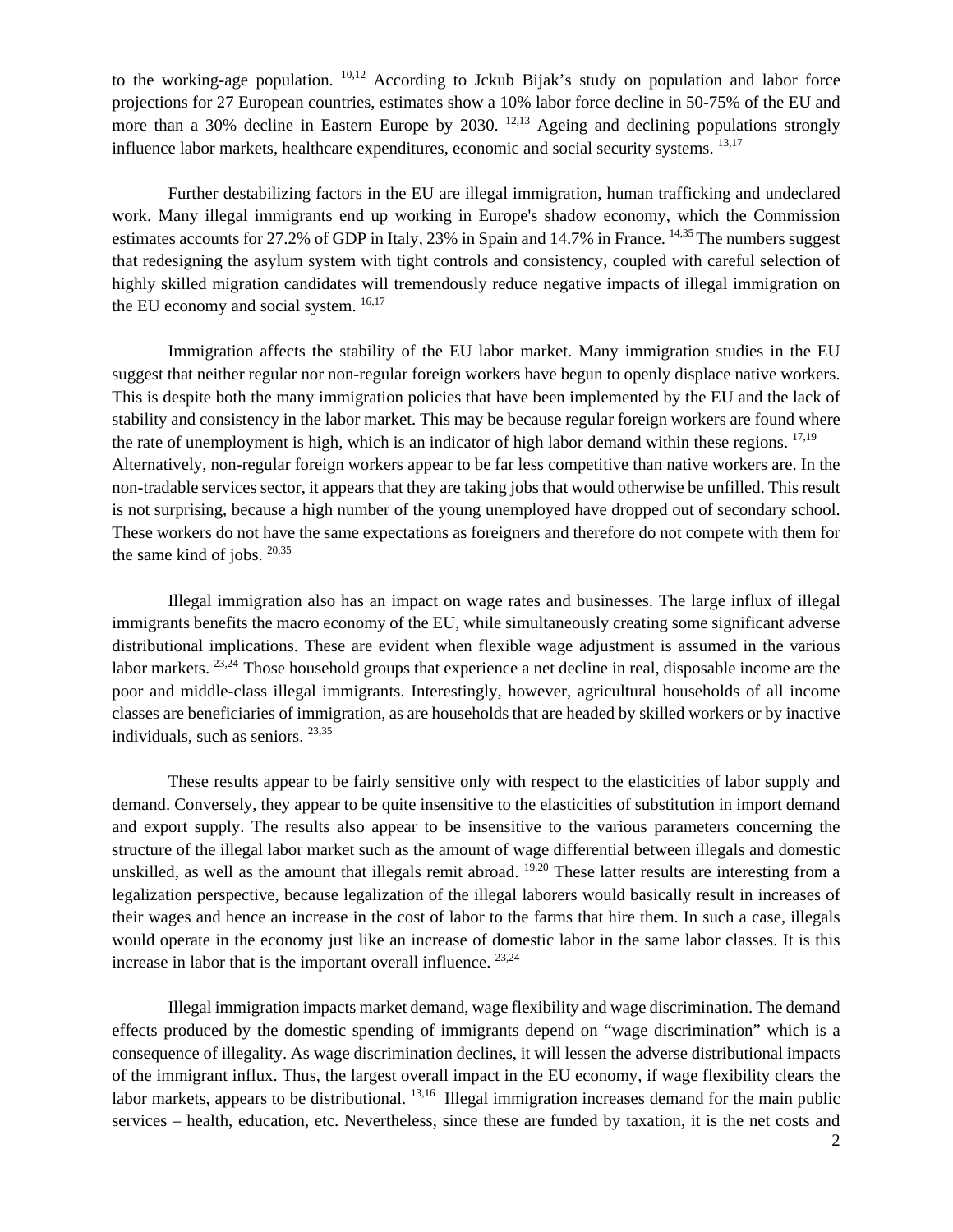benefits that matter. Overall, stopping EU migration would cost public services more in lost tax revenue than it would save in reduced demand.  $17,35$ 

#### **Immigration and Health of EU Nations**

Unregulated immigration trends pose a new threat for EU health services. This is particularly true in the UK compared to other EU countries, which control the level of free or indeed any access to health services by migrants. 15,18 There is considerable speculation that migrants from resource-poor countries place a disproportionate burden on services and impact the accessibility and availability of the healthcare system and overall healthcare expenditures.<sup>27,36</sup> The National Institute of Economic and Social Research in the UK suggests that, if the Prime Minister actually was to meet his target of reducing net migration to tens of thousands, the very long-term impact (looking out to 2060) would be significantly higher taxes (or lower public spending) of about £30 billion a year (as of 2016). A recent study in Sweden investigated and analyzed the impacts of immigration on healthcare expenditures by specific countries of birth rather than making simple ethnic categorizations (such as "migrant" compared with Swedish-born), which seemed inappropriate for capturing a possible heterogeneity in healthcare utilization.  $26,27$ 

In general, the use of ethnic classifications in epidemiological and biological research has been questioned. Ethnicity is a socially determined variable that is eclipsed by socioeconomic status. Its complex nature makes it difficult to use as a valid classification. The study showed that place of birth, low individual income and living alone were factors associated with higher health expenditures. <sup>15,17</sup> This suggests that healthcare resources, as measured by total healthcare expenditure, are distributed according to individual needs, at least as they relate to these socio-demographic characteristics. In a health system characterized by equality in access to health care, use of health services reflects socioeconomic differences in health status. Therefore, re-evaluating existing policies and enforcing current legislations are crucial to inform provision of services to migrant groups and to ensure regulation of their access to appropriate health care.  $27,36$ 

Country of birth showed to have a profound influence on self-reporting of psychiatric illness and psychosomatic complaints among the immigrant population. Other variables often mentioned in the literature on the health of immigrants is their demographic and socioeconomic variables, which significantly influenced the self-reported mental health, but could not explain the association between the country of birth and the outcomes. 38,39

This is consistent with the small number of other studies presenting that country of birth has a more profound influence on mental health than age and than socioeconomic status among immigrants from some East European and Middle Eastern countries. 38 The influence of the country of birth on the self-reported mental health differed among immigrant groups with immigrants from Middle East and Eastern Europe demonstrating poorer self-reported mental health in general compared to immigrants from other countries, after adjusting for demographic and socio-economic variables. 39,44

According to recent studies, the influence of country of birth on the self-reported mental health was profound and could not be explained by other health determinants, such as age, sex, marital status, social network and socio-economic status. These findings and prior awareness of the health of immigrants from countries focused on in these studies should be acknowledged, particularly with the continuing expansion of the European Union. 39,44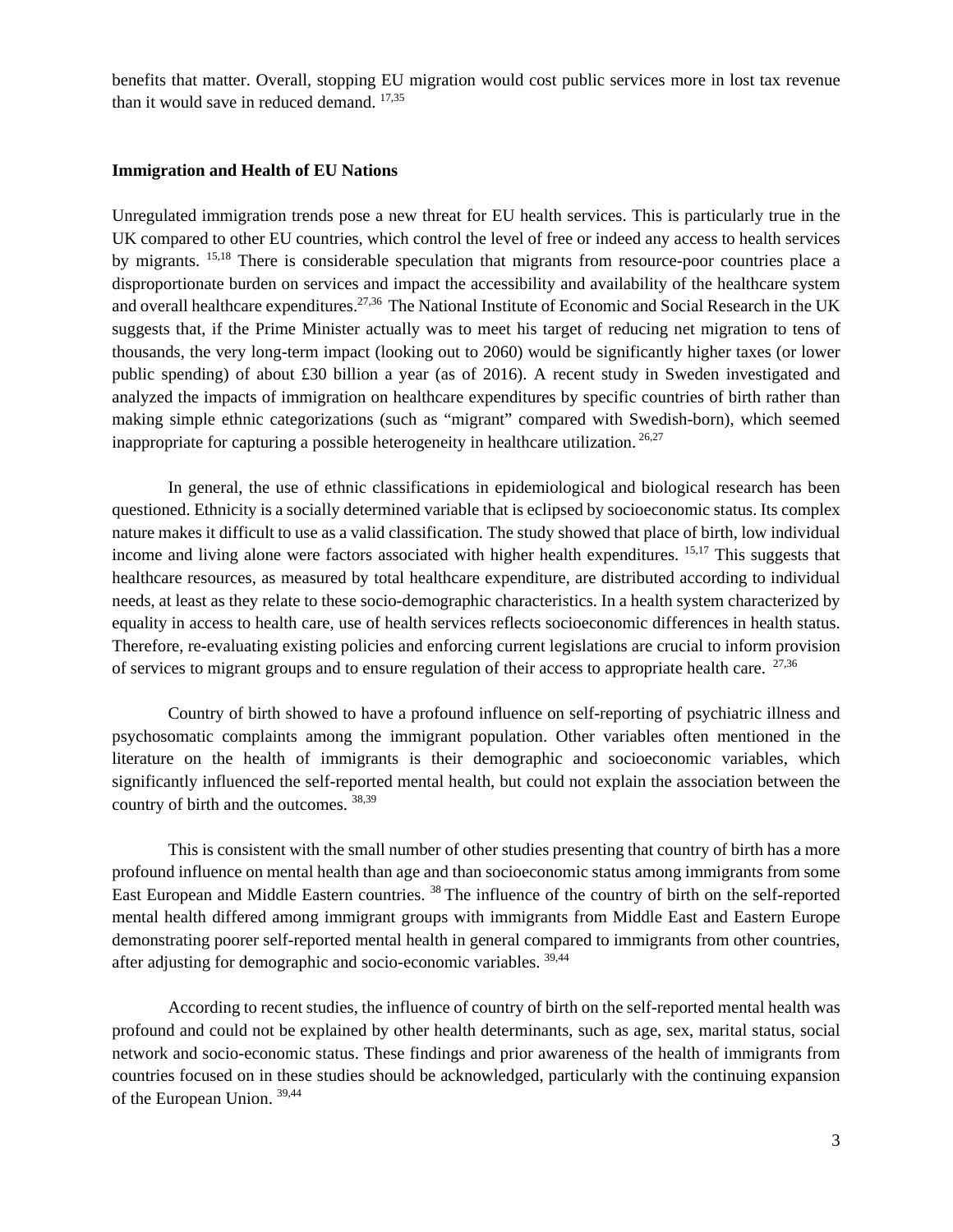#### **United States Immigration History**

A comparison of the US with the EU is helpful in understanding immigration trends. The US has tended to take only small numbers of asylum seekers, relative to its population – far fewer than Europe. Nevertheless, it has a more liberal immigration regime. By the late 1990s, the US was taking in about 1 million immigrants per year, including legal immigrants, illegal aliens and refugees. About 70% of legal immigrants are admitted for the purposes of family reunification. 30,31 The inflows of migrants during the 1980s and 1990s, which represents the second great migration of the  $20<sup>th</sup>$  century has literally changed the face of America. In 1970, the US population was 5% Hispanic, 1% Asian and 12% black. A recent projection indicates that by 2050, it will be 26% Hispanic, 8% Asian and 14% black.  $32,33$ 

In examining healthcare costs and economic impact of immigration in the EU, it is also helpful to look at some US numbers. US per-capita medical expenditures and total medical expenditures increased dramatically from 1990 to 2000. Interestingly, during this same period, there was a significant increase in illegal immigration. Some analysts have claimed that these illegal immigrants hurt the American economy and may actually be increasing health care costs. Many studies conclusively indicate that in comparison to legal residents of the United States, illegal immigrants play a relatively unimportant role with regards to health care expenditure increases. <sup>35</sup> There is no evidence that the increase of the illegal immigrant population between 1990 and 2000 have resulted in a significant rise in total health care expenditures and Medicaid expenditures during that same period. Alternatively, the same studies found that an increase in the legal immigrant population would lead to an increase in total health and Medicaid expenditures. 36,37

Illegal immigrants are difficult to track, which affects their use of public health services and education. Illegal immigrants fear US governmental regulations because of their illegal status and as a result, the methods employed to estimate their numbers might be highly inaccurate. Thus, the lack of reliable data on immigration could have resulted in failure to find an effect from illegal immigrants on health care expenditures. <sup>30,31</sup> Another complicating factor is the proportion of elderly illegal immigrants. Most illegal immigrants are young, healthy and poor, so it is possible that countries with a higher proportion of illegal immigrants will have a lower proportion of elderly residents and lower per-capita incomes. This would lead to decreased medical expenditures. These and other avenues of inquiry can be the basis for further research. 33,36

According to the European Center of Immigration Studies, a large number of illegal immigrants enter the EU each year and then basically hide in the population without the opportunity to benefit from public education. By blocking illegal immigrants' path to education for their children, two generations instead of just one, become dependent on society by increasing the poverty rate.  $32,35$  Thus, by granting legalization, and then an education for the children of illegal immigrants, governments would thereby decrease the financial burden from illegal immigration.  $36,37$ 

Additionally, illegal immigrants' use of welfare tends to be higher than those of their native counterparts. For example, in the US, a large share of the welfare used by immigrant households with children is received on behalf of their U.S.-born children, who are American citizens. 30,34 However, even households with children comprised entirely of immigrants (no U.S.-born children) still had a welfare use rate of 56 percent in 2009. This can compromise the ability of a government to provide welfare and basic social and public services to its own citizens and create significant economic and social instability. 36,44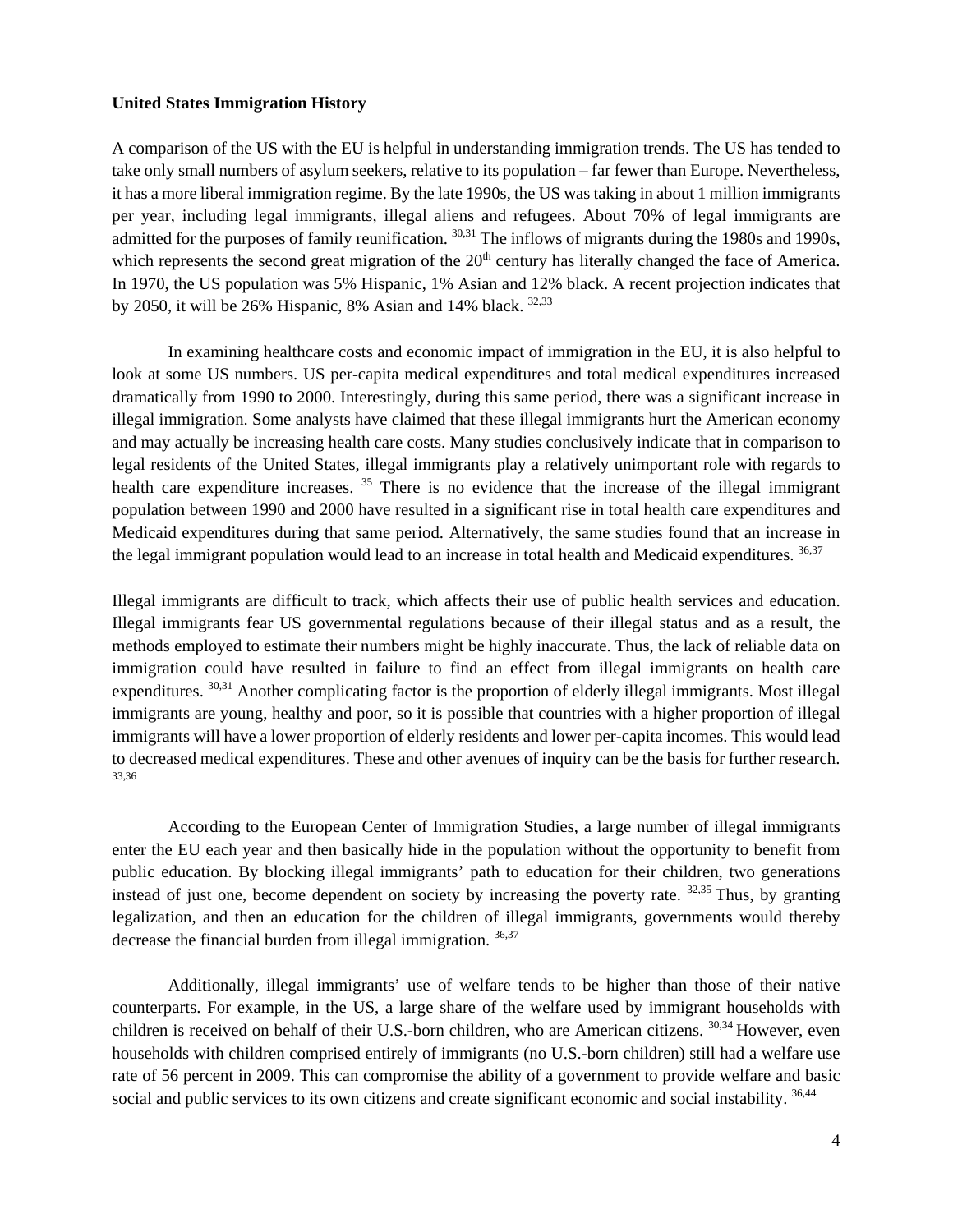A lack of legal residency and education on the part of immigrants forces them into the same public assistance programs that opponents to immigration reform fear they will abuse. Thus, the very effect that opponents attempt to avoid becomes the very result that is accomplished.  $32,36$ 

#### **US Immigration Policy**

US Immigration and Customs Enforcement (ICE) estimates that there are 11.5 million illegal immigrants who currently reside within the US. In 2006, the Department of Homeland Security, Office of Audits, stated that each year more than one million immigrants attempt to illegally enter the United States without proper documentation or enter legally and violate the provisions of their visa. As a result, the US Government has applied many rules and regulations, which govern immigration to maintain law and order within the United States. The United States currently has the systems and the technology in place to track foreign visitors and illegal immigrants for the duration of their stay in the United States.  $36,37$ 

In spite of this, a need still exists for an efficient multidisciplinary approach. This approach would allow a broad exchange of intelligence and related action between regulatory agencies, which govern immigration policy. This would positively impact social services, the department of justice and policy development regarding immigration - all crucial in regulating illegal immigration. <sup>37,44</sup> Furthermore, for the policies to be effective, it should be mandatory to emphasize border security and internal tracking of all resident aliens and illegal immigrants. There is also a need for policies to provide the Department of Homeland Security with capacity to ensure its success in maintaining US security. 40,44

Given the tremendously unstable state of the U.S, the EU and global economies as well as the highly politicized debate over border enforcement and undocumented immigration, it is impossible to predict even partial resolution to these controversies. The continuing instability of the world economy may lay the groundwork for more force on borders and an even more hostile climate for immigrants within the US and EU countries. Global economic trends will almost certainly continue to create incentives for the ongoing structural use and abuse of immigrant workers, whatever their legal status.  $36,37$  Under these circumstances, it is likely that the historical debate over border enforcement, the continuing growth of the immigrant population, and the status of unauthorized persons will persist into the near future. <sup>39,44</sup>

#### **Failure of the EU to Control Immigration and Adopt Promising Policies**

Over the last few decades, asylum has become one of the principal means of immigration into the EU. Since the late 1980s, the number of people applying for asylum has increased sharply. By the end of 1999, the number of people applying for asylum had grown to about 400,000 per year. <sup>19,20</sup> This was a direct consequence of the Cold War, which lifted the lid on a number of small wars and ethnic conflicts around the world targeting civilian populations. Many people applying for asylum report reasons such as ethnic cleansing, terrorism and searching for a peaceful and safe home to start a better life. Most recently, the war in Bosnia in the early 1990s and Kosovo in the late 1990s as well as continuous civil wars and instability in the Middle East and Africa in the 2000s caused the number of asylum applications to rise dramatically. 23, 28

Freer movement and cheaper travel encouraged many to try to emigrate westward. The problem is that tens of thousands have tried to use and abuse the asylum process. In some countries, this has led to a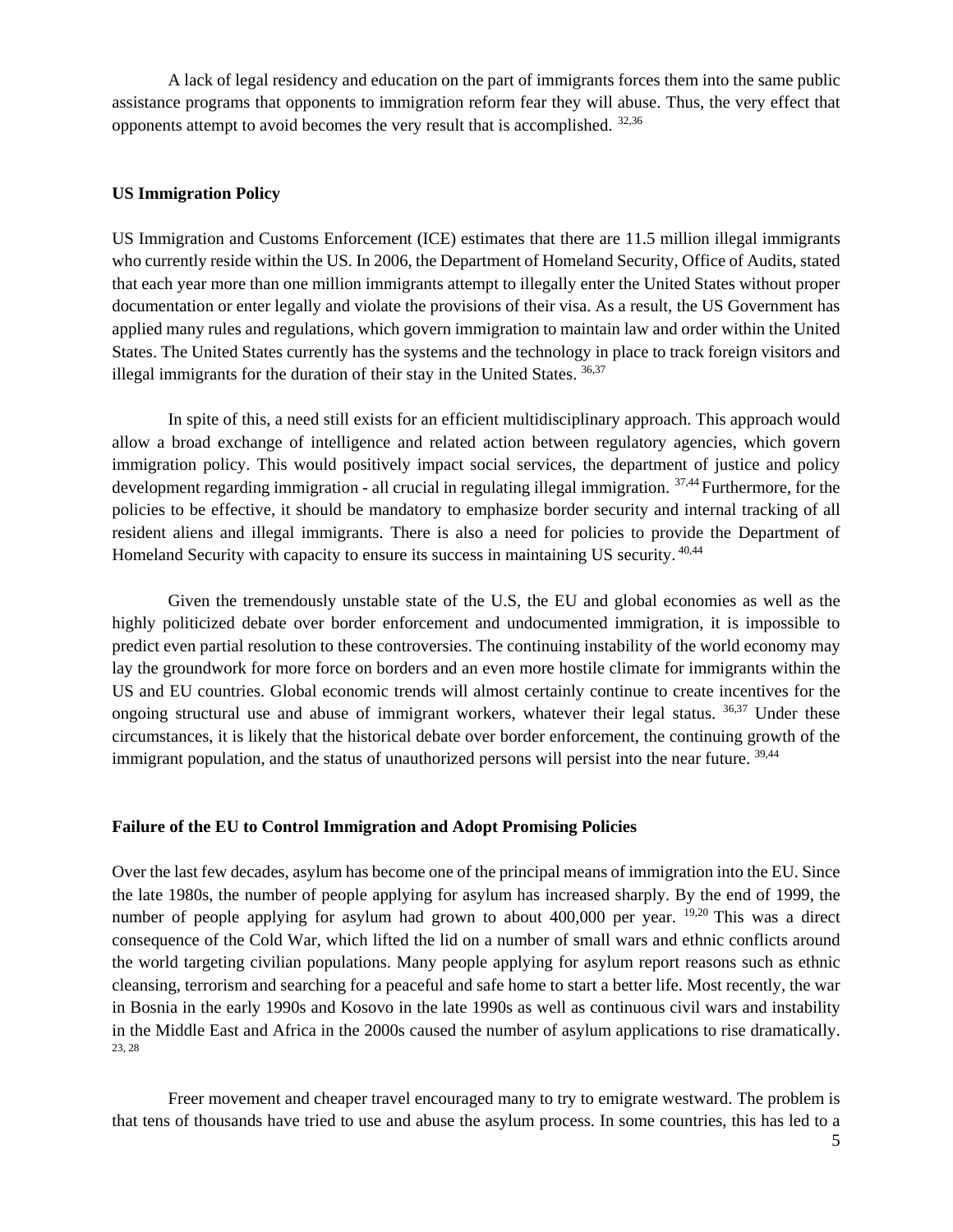#### backlash against all types of migrants. 23,28

In 2005, seven European countries signed the Prüm Treaty to increase transnational collaboration in combating international crime, terrorism and illegal immigration. Three years later, the treaty was adopted into EU law. EU member countries were now obliged to have systems in place to allow authorities of other member states access to nationally held data on DNA, fingerprints, and vehicles by August 2011. The main goal was to prevent and track terrorism.<sup>41,42</sup> The perceived need to respond to threats emerging from the gradual disappearance of national border controls in Europe, in connection with the prevalent discourse of security and risk prevention, fostered initiatives for a closer transnational cooperation in combating terrorism, cross-border crime, and illegal immigration. With the vision of the EU as a political and geographical unit, we should consider Prüm guidelines as a complete system for addressing immigration holistically. 42,43

First, Prüm was an ideal choice for the EU because of the wide variety of information it covered. It attempted to bind together national laws pertaining to the regulation of crime and evidence collection. It converged various digital forensic bio-information datasets into standardized and interlinked databases. It fostered closer collaboration between various national criminal justice institutions with different regulations regarding collection and retention of forensic bio-information. 43

Second, the concept of Prüm as a mechanism encouraged a closer look at the relationships between EU members by focusing on the history and socio-economic and ideological variations of EU members within the Prüm network. "Not all EU members have adopted the Prum guidelines". The decision to implement Prüm emerged from a strategic need for the 'stepping up of cross-border cooperation, particularly in combating terrorism, cross-border crime and illegal migration'. 42,43

Prüm as a technology does more than merely fight crime. It helps to empower certain actors, such as forensic scientists and National Contact Points. It benefits technologies like DNA analysis, and promotes the goal of rendering cross-border crime more risky for offenders. In spite of this, it potentially harms other actors, such as crime scene investigators and certain groups of innocent people who may attract the attention of authorities due to false positive matches. Prüm also inhibits the EU's goal of not devolving more national economic competences at the EU level. These empowering and harmful effects are almost always linked. 41,43

Prüm largely failed to control illegal immigration, though it had other successes. Considering this multi-faceted policy as a tool to fight immigration can inform leaders about technological cooperation in general and the potential capacity of a European 'forensic culture' in particular. Unfortunately, some countries within the EU failed to meet the implementation deadline due to political resistance and lack of resources. Prüm is more likely to lead to better data protection in regards to immigration and thus offer opportunities for collective learning in the context of European integration. 42,43

#### **Illegal Immigration and Terrorism**

While one of the perceived motivations for solving illegal immigration is the prevention of terrorist attacks, illegal immigration does not appear to be a factor in most attacks. The many terrorist attacks in Europe, including the most recent Paris attack, are not isolated instances of al Qaeda or other terrorist groups such as ISIS infiltrating the EU illegally. 45,46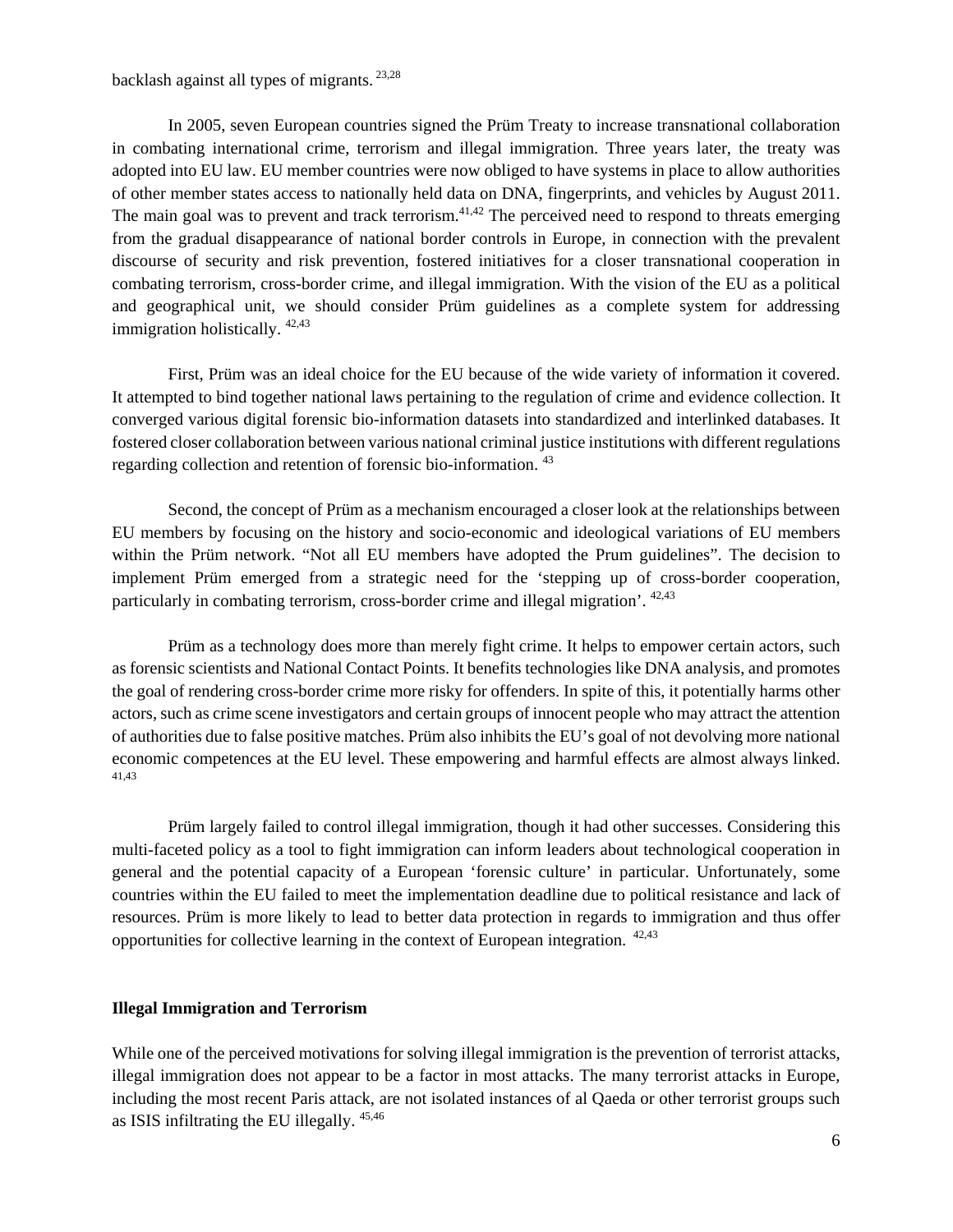In fact, dozens of operatives have entered and embedded themselves in the EU, actively carrying out terrorist acts or supporting designated foreign terrorist organizations. They usually need the guise of a *legal* immigration status and have used every viable means of entry. <sup>46,48</sup> The longer the duration of the permissible length of stay granted by the visa or the change of status to permanent residency or naturalization, the easier it is for terrorists to travel both within the EU and beyond. Terrorists will continue to come to the EU to carry out operations deeply intertwined with immigration-related plans. Until the EU has a system designed to identify terrorists, their plans to remain in the EU will likely succeed. <sup>48,49</sup>

Terrorists who embed themselves into communities throughout the EU will continue to rely on a false guise of legality, such as sham marriages. These will likely continue to be some of the most challenging immigration abuses by terrorists. 45,46 More aggressive identification of national security risks will help prevent terrorists from applying for and attaining enhanced immigration status. Risk management as well as targeting a patterned analysis will help to distinguish national security risks efficiently. 48,49

There are several methods that will help prevent terrorist attacks by migrants. Immigration benefits juries must have access to comprehensive, biometrically based immigration histories. These must include information from the moment an individual first applies for a visa or presents a passport at a port of entry, through every subsequent request for an immigration benefit. Adequate human resources will be necessary to fulfill such a mandate while efficiently processing applications. <sup>46,48</sup> Many studies establish that the EU must identify more quickly the weaknesses in the immigration system that allow terrorists to remain in Europe. It is also clear that strict enforcement of immigration law at EU consulates worldwide, at ports of entry, and within individual EU nations must be an integral part of the efforts to prevent future attacks on EU soil. 48, 49

#### **Discussion**

Immigration in the EU is embraced more enthusiastically by the free market right than the trade union left even though it has brought real benefits. Immigrants contribute to innovation. They also do jobs that native workers refuse, such as in agriculture. In his book "Heaven's Door", US Harvard Economist George Borjas claims that the economic benefits brought by the latest 20-year wave of immigrants are more disputable due to the fall-off in skills relative to those who immigrated to the US in the 1950s and 1960s. <sup>23,24</sup> He argues that America should admit only 500,000 immigrants per year, and select the most highly skilled.  $27.52$ 

European governments are taking similar steps. For example, Germany wants 20,000 information technology workers from outside Europe. <sup>23,27</sup> The UK also wants to recruit East European computer experts but is very keen to turn away their less skilled compatriots. 28,50

There is no accurate way to predict asylum trends – indeed, no one knows what is really happening now in 2016. One reputable estimate puts the number of illegal migrants smuggled into the EU each year as 400,000. The probability is that more small wars and the increasing urbanization of the world's population will keep the asylum numbers high.  $23,24$  Nevertheless, immediate attention in Europe is likely to shift back to more conventional labor-shortage recruitment. There will be no return to the open door policy of the 1960s, but the EU economy will require an increase in selective primary immigration. <sup>27,28</sup>

It is obviously beyond the immediate power of the EU to eradicate the root causes of all migration.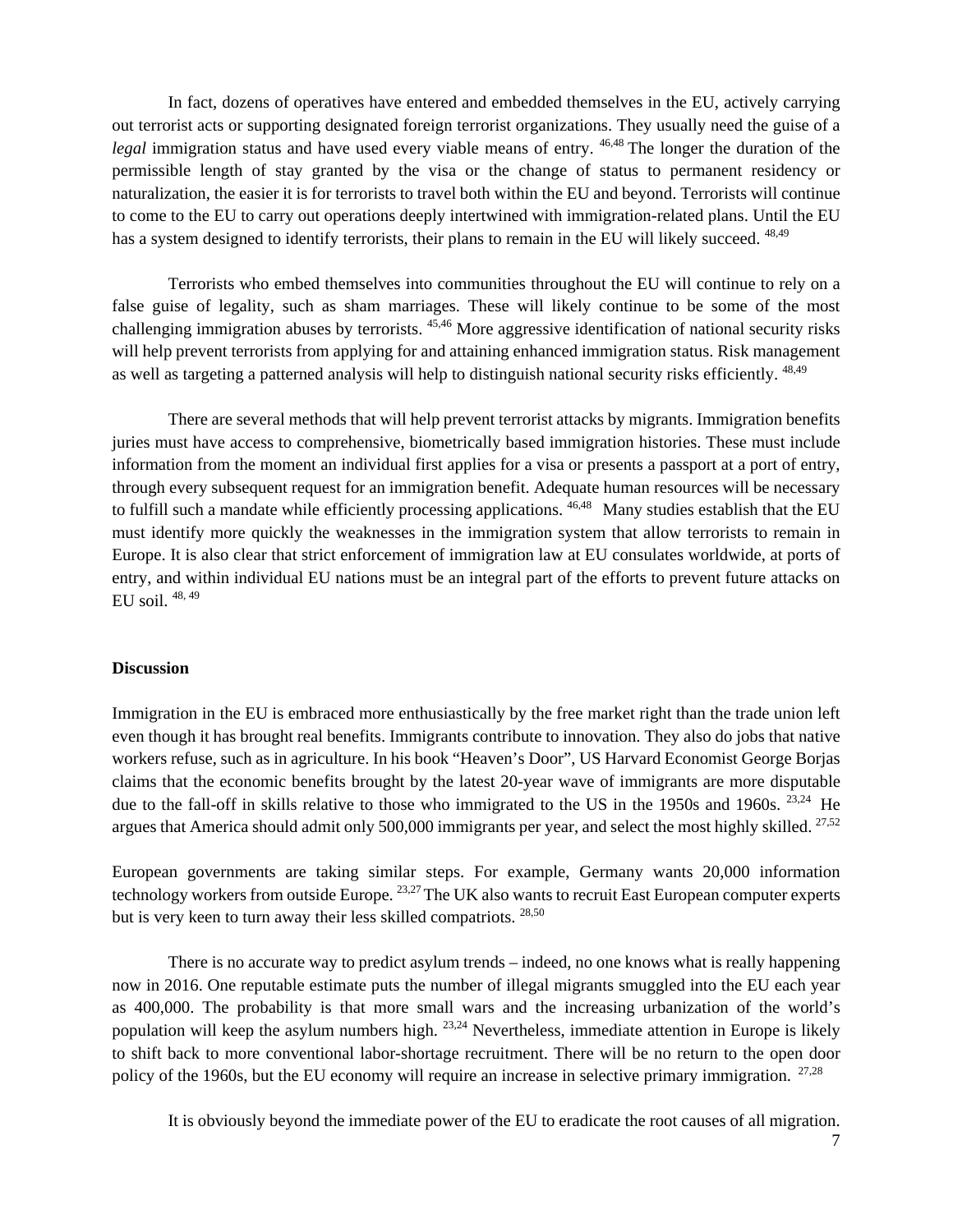However, over time, if the EU wants to reduce migratory pressure, it will have to provide more development aid, debt relief, and fair trade, and it will need to be better equipped to prevent conflict and keep the peace around the world. These objectives lie at the heart of both the EU's foreign and security policies. <sup>27,28</sup>

Numerous research suggests that the reason illegal immigrants create large fiscal deficits for the country is not their legal status, but rather their educational attainment. Sixty percent of illegal immigrants in Europe are thought not to have even a high school education.  $10,12$  Moreover, another 20% have a high school education only. Further research suggests that people with so little education make relatively little money in the modern EU economy. Consequently, they tend to pay very low taxes, even if they are legal and documented. 24,27

At the same time, illegal immigrants tend to use a fair amount of public services, reflecting their lower incomes. <sup>16,17</sup> If we began to legalize these individuals and they began to pay taxes and use services like legal immigrants with the same level of education, the net yearly fiscal drain would roughly increase to triple. $,27,28$ 

The challenges of containing illegal immigration lies in its complexity and the difficulty of managing policy at the EU level. Regardless of the ambitious proposals for the global approach to migration, the EU has struggled to improve its migration agenda in a way that is meaningful for its diverse partner countries.  $25,26$  Since the early 2000s, there has been an interest in going beyond the security approach. However, not many member states are actually ready to pursue active migration policies – especially in the times of financial crisis. 26,28 Moreover, international events, such as the Arab Spring of 2011, can shift priorities overnight and get EU level cooperation on migration back to where it was at the fall of the Communist Block. 28,50

The comparatively weak position of the EU as an international actor has had a direct impact on its migration policy. Additionally, the mixture of interests and various geographical and ideological priorities between members of the EU make it difficult to build a uniform migration policy.  $24.27$  A comprehensive approach at the EU level is necessary to fully control illegal immigration, however hard it may be to come to this point. 24,27 When the EU can reach an immigration agreement, cooperation will be able to flourish and prove the concept of EU concerted action, although this happens rarely in the case of external relations. 19,28

The EU and other world powers must work to eliminate some of the root causes of migration globally. Specific steps toward this goal will include eliminating the notable inequality of salaries between countries, leveling the disparity between the demographics of the developed world and that of the developing world. <sup>19,20</sup> It will also be crucial to address the inequalities in lifestyles and consumption between the developed and undeveloped world. Until these goals materialize, immigration to Europe will continue to be an attractive option for people in the under-developed world.  $28,36$ 

#### **Conclusion**

In summary, migration will continue, because we live in an increasingly interdependent, but highly unequal world. Population and labor are essential inputs to policy-making and medium as well as long term planning, especially on a regional level. In order to maintain EU economic competitiveness and to avoid worse inequality, policy-makers must find ways to cope with these challenges through evaluating the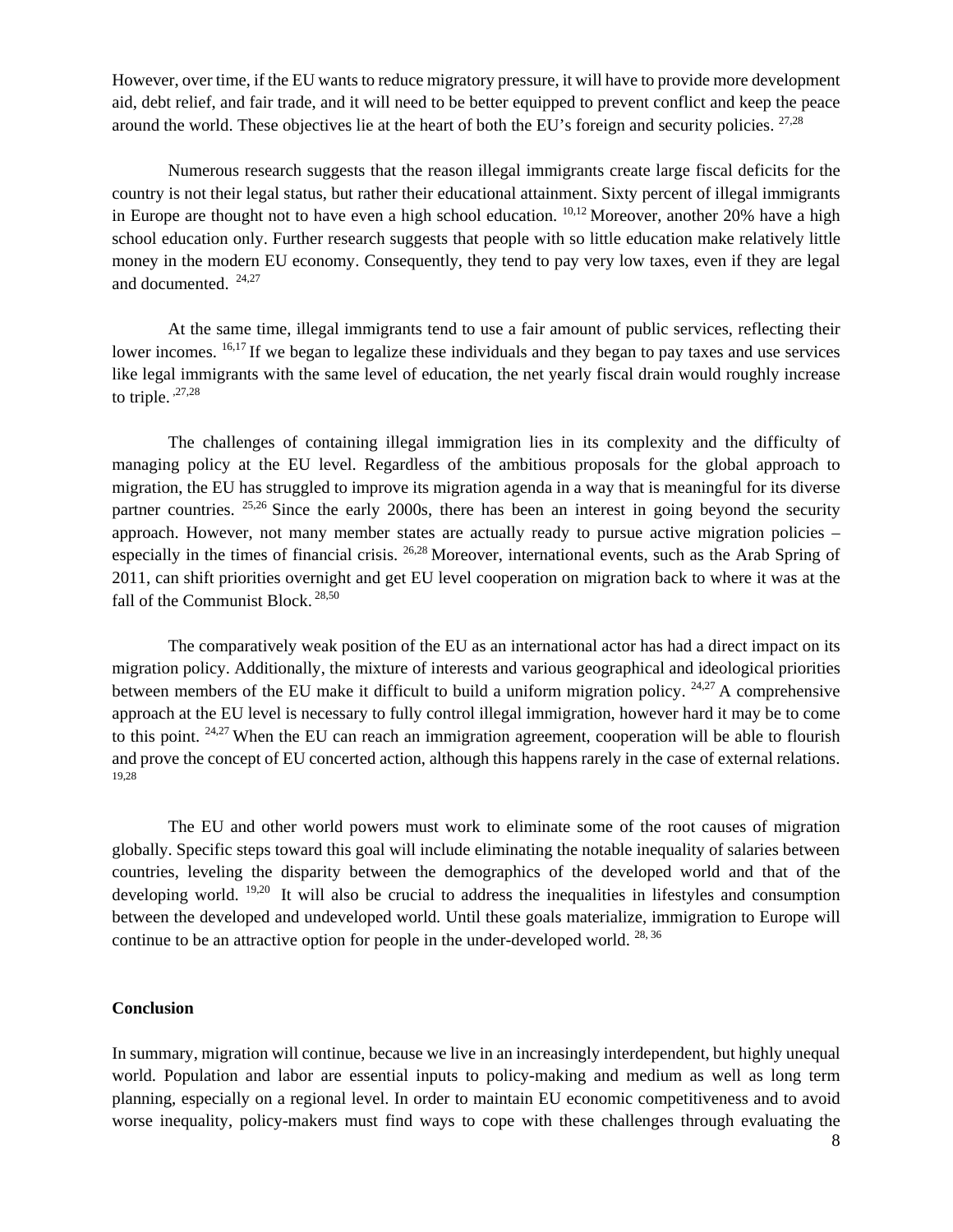effectiveness of current policies and implementing new economic and social policies, though policies directly affecting demographic and migratory trends may also be needed. <sup>51,52</sup> These problems will be solved only with more research as well as with the implementation of comprehensive and viable immigration policies. 51,53 Aggressively tracking foreign visitors is an essential preventive measure to lower or even eliminate terrorist activities. Failing to effectively utilize the available systems and technology to track illegal immigrants threatens the security and future of the EU.  $52,53$ 

 Empirical analyses of unregulated immigration to the EU require consistent and complete data on migration flow. Publicly available data, however, represent an inconsistent and incomplete set of measurements obtained from a variety of national data collection systems. In order to overcome these obstacles, standardization of migration reports and data of sending and receiving countries in the EU is essential. This paper has highlighted the importance of shared experiences of immigration, of nation-state formation, geography, and compliance status in the European Union. It has also provided support to manage the impacts of unregulated immigration as a source of social and economic change in Europe.

How should the EU navigate the immigration crisis? How can policy-makers simultaneously encourage EU economic growth? These are open questions that the EU must address.

#### **References**

- 1. "Migration Systems in Europe: Evidence from Harmonized Flow Data." Jack DeWaard, National Institute of Health. Nov 2012.
- 
- 2. "Immigration and the EU". By Kofi A. Annan. Jan 29, 2001.<br>3. Human Right Watch. "Eritrea". Accessed April 24, 2016. https://www.hrw.org/africa/eritrea
- 4. "Immigration in the European Union: Problem or Solution?" Ben Hall, Center for European Reform. London. Nov 30, 2015.
- 5. "New directions for migration policy in Europe." Frank Laczko. The Royal Society, Oct 19, 2001.
- 6. "Population and labor force projections for 27 European countries, 2002-2052: Impact of international migration on population ageing." Jakub Bijak et al. European Journal of Population 23(1):1-31. February 2007.
- 7. "Syrian Crisis. Factsheet". European Commission. Accessed April 24, 2016. http://ec.europa.eu/echo/files/aid/countries/factsheets/syria\_en.pdf
- 8. "Illegal Immigration and Education". The National Law Review. Dec 1<sup>st</sup>, 2015.
- 9. "Migratory Routes Map". Frontex. April 6, 2016. http://frontex.europa.eu/trends-androutes/migratory-routes-map/
- 10. "Refugee Crisis: Immigration Must Be Controlled by Nation-States". National Review. June 12, 2015.
- 11. "EU urges tougher measures against illegal immigration. Ekathimerini. June 5, 2003. http://www.ekathimerini.com/14759/article/ekathimerini/news/eu-urges-tougher-measures-
- 12. "Euro summit to focus on Immigration". Ekathimerini. November 26, 2005. http://www.ekathimerini.com/36161/article/ekathimerini/news/euro-summit-to-focus-onimmigration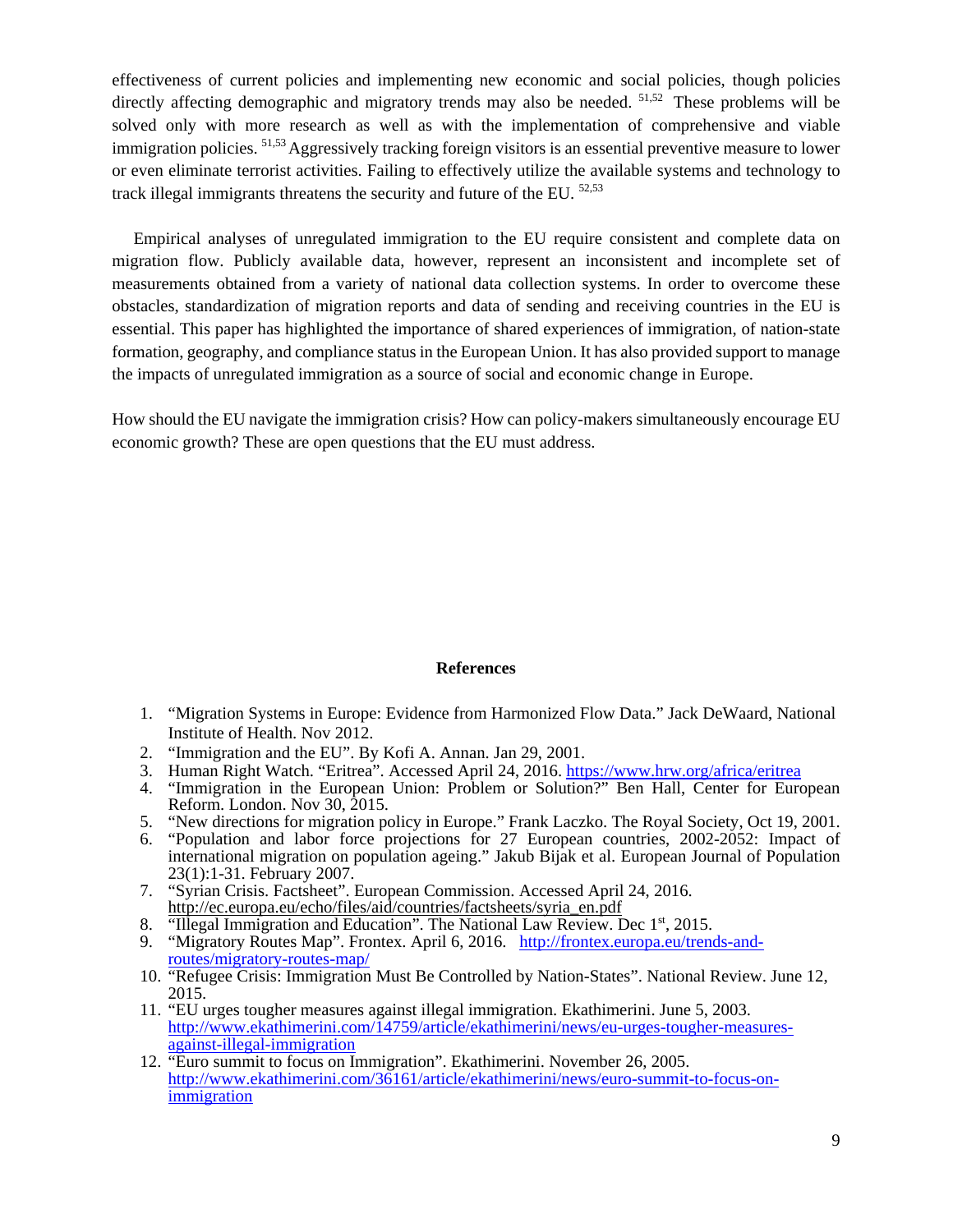- 13. "Central Mediterranean Route". Frontex. Accessed April 28, 2016. http://frontex.europa.eu/trendsand-routes/central-mediterranean-route/
- 14. "Re-Humanizing the Migration Crisis through Images.". Politipond. Sept 8, 2015.<br>https://politipond.wordpress.com/2015/09/08/re-humanizing-the-migration-crisis-through-images/
- 15. "Impact of Immigration on UK Economy". Pettinger, T. EconomicsHelp. Jan 19, 2015.<br>http://www.economicshelp.org/blog/6399/economics/impact-of-immigration-on-uk-economy/
- 16. "Impacts of Illegal Immigration: Economic Costs". P.F. Wagner. The Dark Side of Illegal Immigration. May 1<sup>st</sup>, 2006.<br>http://www.usillegalaliens.com/impacts\_of\_illegal\_immigration\_economic\_costs.html

- 17. "Work and health among immigrants and native Swedes 1990–2008: a register-based study on hospitalization for common potentially work-related disorders, disability pension and mortality". Bo Johansson. BMC Public Health. Oct 5th, 2012.
- 18. "Do immigrants working illegally reduce the natives' legal employment? Evidence from Italy". Alessandra Venturini. Journal of Population Economics, Vol. 12, No. 1, pp. 135-154. Aug 31, 1998.
- 19. "A computable general equilibrium assessment of the impact of illegal immigration on the Greek economy". Alexander H. Sarris and Stavros Zografakis. Journal of Population Economics, Vol. 12, Issue 1, May 16, 1997.
- 20. "Normative Power Europe: A Contradiction in Terms?" Manners I. Journal of Common Market Studies, 40(2):235-258. Dec 16, 2002.
- 21. "Normative Power Europe Reconsidered: Beyond the Crossroads". Manners, I. Journal of European Public Policy, 13(2), 182-99; Duchene, F. Aug 19, 2006.
- 22. "Europe's Role in World Peace" in "Europe Tomorrow: Sixteen Europeans Look Ahead. Edited by R. Mayne, 32-47. London: Fontana/Collins, 1972.
- 23. "The EU as a 'Normative' Power: How can this be?" Journal of European Public Policy. Sjursen, H. July 26, 2010.
- 24. "What Kind of Power?" Journal of European Public Policy, 13(2), 169–81. Sjursen, H. July 26, 2006.
- 25. "European Regional Populations: Current Trends, Future Pathways, and Policy Options". Rees, P. et al. Eur J Popul. 2012 Nov; 28(4):385-416. Epub 2012 Sep 25.
- 26. "The Schengen area and cooperation." EUR-Lex. European Commission. March 08, 2009.<br>http://eur-lex.europa.eu/legal-content/EN/TXT/?uri=URISERV:133020
- 27. "Marauding' migrants threaten standard of living, says foreign secretary." The Guardian. Perraudin, Frances. August 10, 2015.
- 28. "State of the Union 2015: Time for Honesty, Unity and Solidarity." Juncker, Jean-Claude. Speech, European Commission Press Release. Strasbourg: Sept 9, 2015.
- http://europa.eu/rapid/press-release\_SPEECH-15-5614\_en.htm 29. "Impact on and use of health services by international migrants: questionnaire survey of inner city London A&E attenders". Sally Hargreaves, Jon Friedland, and Philip Gothard. US National Library of Medicine. Nov 29, 2006. http://www.ncbi.nlm.nih.gov/pmc/articles/PMC1698917/#B1
- 30. "Attitudes toward illegal immigration: a cross-national methodological comparison". Ommundsen R. et al. The Journal of Psychology. Jan 2002; 136(1):103-10.
- 31. "Policy on Illegal Immigration: A Strategy to Address Illegal Immigration in the United States". The American Legion. Dec 2010. http://www.legion.org/documents/pdf/illegalimmigration.pdf
- 32. "The Costs of Illegal Immigration to Californians: Executive Summary". Federation for American Immigration Reform. June 2014.
- 33. "The Fiscal Burden of Illegal Immigration on the United States Taxpayer". Ninety-Fourth National Convention/ The American Legion Indianapolis, Indiana. Aug 28-30, 2012.
- 34. "Nonimmigrant Overstays: Brief Synthesis of the Issue". Ruth Ellen Wasem. CRS Report for Congress. May 22, 2006. http://trac.syr.edu/immigration/library/P735.pdf
- 35. "Modes of Entry for the Unauthorized Migrant Population". Pew Hispanic Center Fact Sheet. May 22, 2006. http://pewhispanic.org/files/factsheets/19.pdf
- 36. "An Historic Overview of Latino Immigration and the Demographic Transformation of the United States". David G. Gutiérrez. Washington, DC: Pew Hispanic Center. June 27, 2012.
- 37. "Mexican Immigration Policies". Discover the Networks. Feb 14, 2005. http://www.discoverthenetworks.org/viewSubCategory.asp?id=461
- 38. "Structural Economic Change and International Migration from Mexico and Poland". Douglas S. Massey, Frank Kalter and Karen A. Pren. US National Library of Medicine. July 13, 2011. http://www.ncbi.nlm.nih.gov/pmc/articles/PMC3134875/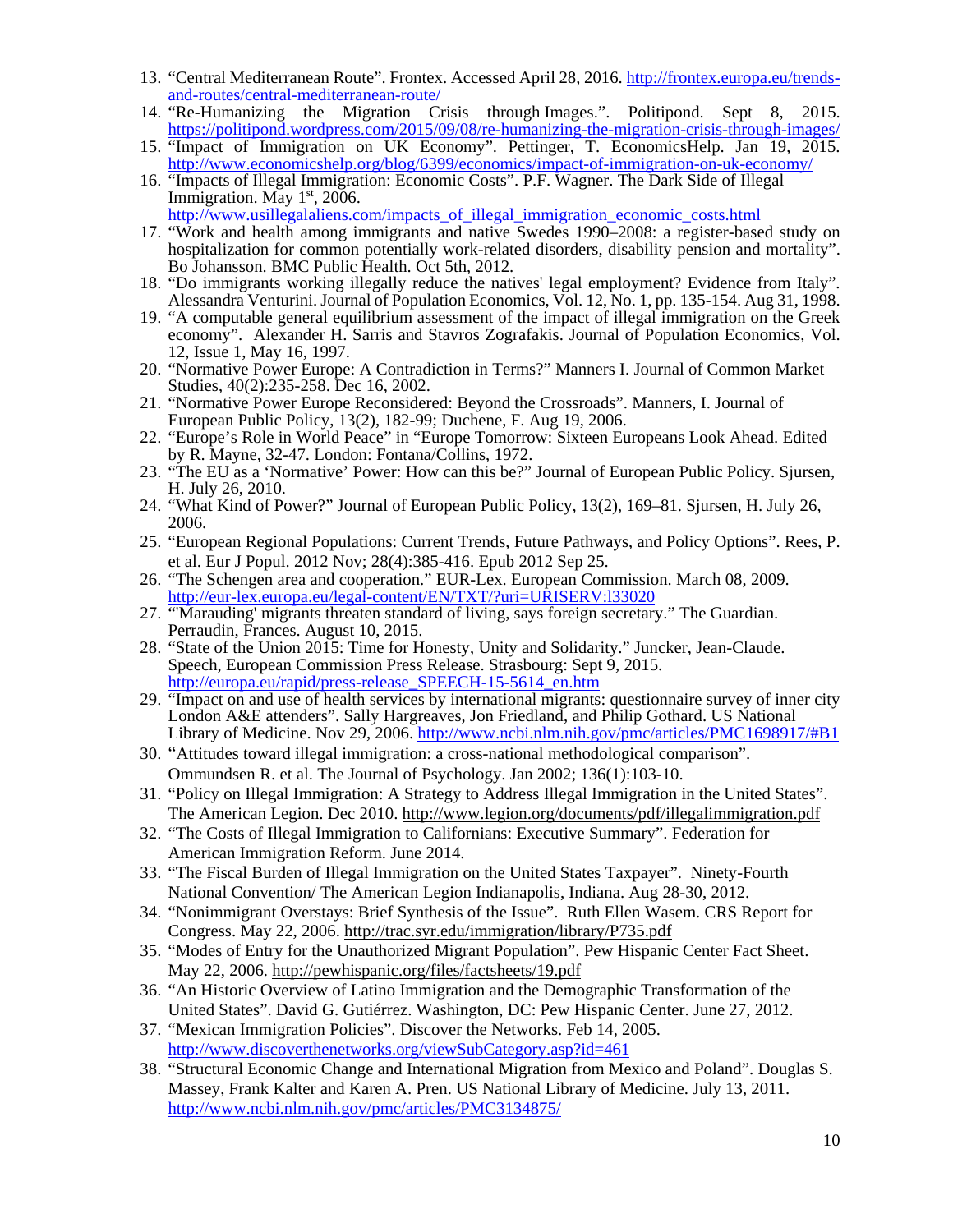- 39. "The Economics and Policy of Illegal Immigration in the United States" By Gordon H. Hanson. Migration Policy Institute. December 2009.
- 40. "Understanding the Effect of Illegal Immigration on Total Health Expenditures and Real-Per Capita Health Expenditures". Sujoy Gayen. Senior Thesis in Economics. The College of New Jersey, Spring 2010. http://business.pages.tcnj.edu/files/2011/07/gayen.thesis.pdf
- 41. "Risk of mental health and nutritional problems for left-behind children of international labor migrants". Wickramage K et al. BMC Psychiatry. March 6, 2015; 15:39.
- 42. "Mental health of immigrants from the former Soviet Bloc: a future problem for primary health care in the enlarged European Union? A cross-sectional study". Yulia Blomstedt, Sven-Erik Johansson and Jan Sundquist. BioMed Central. Feb 28, 2007. http://bmcpublichealth.biomedcentral.com/articles/10.1186/1471-2458-7-27
- 43. "Performing the Union: The Prüm Decision and the European dream". Victor Toom and Barbara Prainsack. Studies in the History and Philosophy of Science C, 44 (1). Pp.71-79. Aug 2012.
- 44. "Memo. Frontex Joint Operation 'Triton' Concerted efforts to manage migration in the Central Mediterranean." European Commission. Brussels, October 7, 2014. http://europa.eu/rapid/pressrelease\_MEMO-14-566\_en.htm
- 45. "EUNAVFOR Med: EU to launch active phase of the operation against human smugglers." EU Neighborhood Info Center. News Service. Sep 29, 2015.
- 46. "Still sons of the shaking earth: Mexicans and Guatemalans in the East Coast migrant labor stream". Migration World Magazine. Pellet LB. 1994; 22 (2-3):28-31.
- 47. "Country of birth, socioeconomic position, and healthcare expenditure: a multilevel analysis of. Malmo, Sweden". Journal of Epidemiology and Community Health. Beckman, A. et al. Feb 2004; 58(2): 145-9.
- 48. "Immigration and Terrorism. Moving Beyond the 9/11 Staff Report on Terrorist Travel". Janice Kephart. Center for Immigration Studies. September 2005. http://cis.org/articles/2005/kephart.html
- 49. "Understanding the European Union. A Concise Introduction". McCormick, John. Palgrave Macmillan, 6th edition. 2014.
- 50. "Demystifying the European Union". Ginsberg, Roy. Lanham, Maryland: Rowland, 2007.
- 51. "Positive economic impact of UK immigration from the European Union: new evidence". UCL Center for Research and Immigration. Nov 5<sup>th</sup>, 2014. http://www.creammigration.org/files/Press\_release\_FiscalEJ.pdf
- 52. "The European Union and the Third World". Holland, Martin. NY: Palgrave, 2002.
- 53. "The Role of European Union in Global Governance". Yrfet, Shkreli. NY: Palgrave. Nov 12, 2015.
- 54. "Legal immigration benefits Europe". Marie-Louise Moller. Apr 30, 2002.
- 55. "The foreign policy of the European Union". Keukeleire, Stephan. Palgrave/Macmillan, 2008.
- 56. "The European Union and the United States". Mc Guire, Steven, and Michael Smith. NY: Palgrave, 2008.